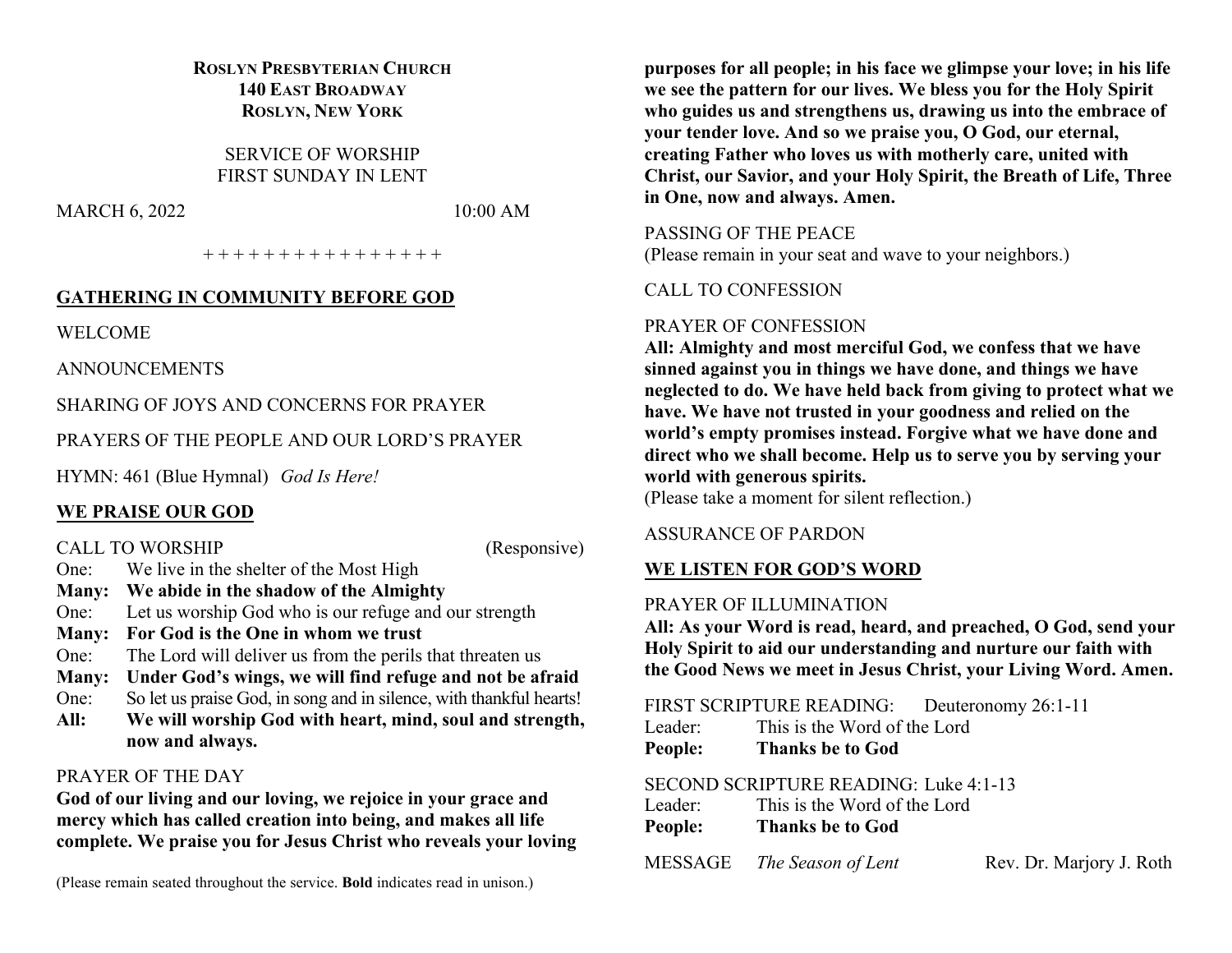### **CELEBRATION OF THE LORD'S SUPPER** (see insert)

# **ORDINATION AND INSTALLATION OF ELDERS**

# **WE RESPOND IN WORD AND DEED**

CALL TO OFFERTORY (We are not passing the offertory plate; please leave your donation and COVID wellness card in the offering plate as you leave.)

# DOXOLOGY

*Praise God, from whom all blessings flow; Praise him, all creatures here below; Praise him above, ye heavenly host; Praise Father, Son, and Holy Ghost. Amen.*

# PRAYER OF DEDICATION

**Generous God, we thank you for all the goodness we receive in Christ and in creation. Bless the gifts we offer to share in the work of the kingdom Jesus declared, and bless our lives so that we may be witnesses to his love and mercy. Amen.**

HYMN: 572 (Red Hymnal) *Blessed Assurance*

CHARGE AND BLESSING

DISMISSAL *Go Now in Peace*

**POSTLUDE** 

# **THE WORSHIP IS OVER, LET THE SERVICE BEGIN**

Rev. Dr. Marjory J. Roth Pastor Dr. Natalie Naylor Clerk of Session Robert Gilmore Treasurer

Dr. Gary de Sesa Director, Ministry of Music

Kita de Sesa is our Soprano soloist.

Refreshments Host today is Natalie Naylor.

#### **ANNOUNCEMENTS Important Dates**

| Sun, Mar. 6   | 10 AM Ordination and Installation     |
|---------------|---------------------------------------|
|               | of New Elders                         |
| Wed, Mar. 9   | 10 AM Bible Study In Person at Church |
| Tues, Mar. 15 | 3 PM Session Meeting                  |

# **PLEASE PRAY FOR**

Emma Steck Dawn and John de Sesa Eddie Balsamo Rev. Stark Jones The Mastrangelo Family **Emily & Dwight Dyer** Cathy and Jason Nelson Paula Liscio Rhonda Liss The Stallone Family Sam Rizzo Joy Wyler Merrick Randall **Anita** Catalanello Debra Hecht Casey DeSantis Melanie Bailey & Martufi Family Elizabeth Jordan Jeff Lovering Jack Walker

All who are struggling due to the Coronavirus outbreak And those who are on the front lines helping

# **First Reading**

**Deuteronomy 26:1-11** New Revised Standard Version (NRSV)

When you have come into the land that the Lord your God is giving you as an inheritance to possess, and you possess it, and settle in it,  $2$  you shall take some of the first of all the fruit of the ground, which you harvest from the land that the Lord your God is giving you, and you shall put it in a basket and go to the place that the Lord your God will choose as a dwelling for his name.<sup>3</sup> You shall go to the priest who is in office at that time, and say to him, "Today I declare to the Lord your God that I have come into the land that the Lord swore to our ancestors to give us." <sup>4</sup> When the priest takes the basket from your hand and sets it down before the altar of the Lord your God,  $5$  you shall make this response before the Lord your God: "A wandering Aramean was my ancestor; he went down into Egypt and lived there as an alien, few in number, and there he became a great nation, mighty and